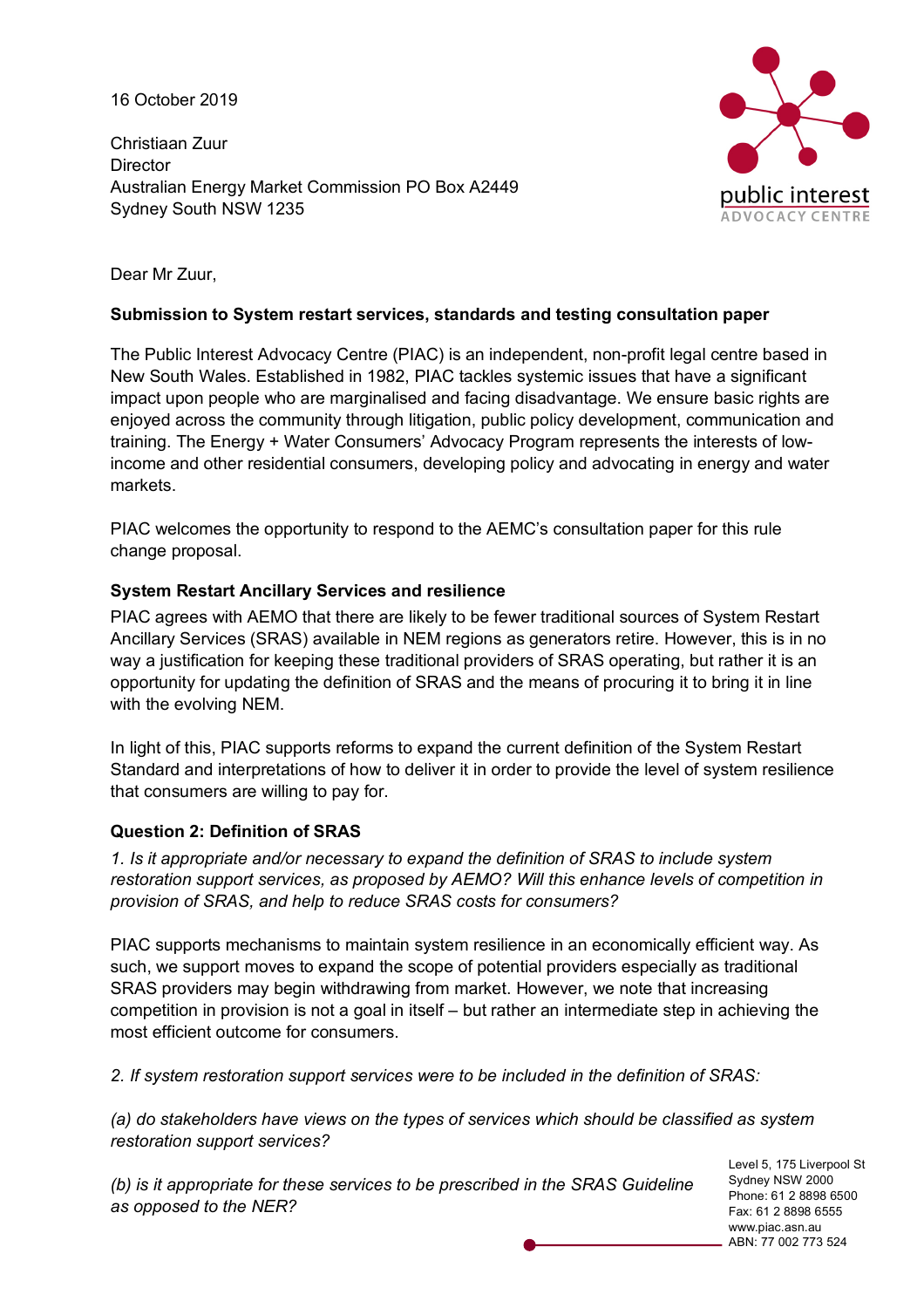*(c) could this facilitate the development and future utilisation of these services for purposes other than SRAS and, if so, do stakeholders see benefits in such an outcome?*

If system restart support services were to be included in the definition of SRAS, it is preferable to place more detailed prescription in a Guideline rather than Rules. This allows for it to be reviewed and amended more readily in response to evolving technological capabilities and changing system needs than if it were placed in the Rules. As the NEM continues to transform, this ability for regulation to continue to evolve and adapt will become increasingly important.

*3. Do stakeholders have views on whether AEMO should be able to acquire SRAS from NSPs? What issues are relevant to consideration of this issue?*

PIAC is not necessarily opposed to network service providers providing SRAS – especially where it is found to be the most prudent and efficient option. Doing so would expand the range of potential providers and technologies for SRAS and improve diversity.

However, there remain a number of issues that should be explored further in examining this option, including what the impact on SRAS provision would be on the regulated expenditure requirements and Regulated Asset Base.

Further, it is important to consider what impact this may have on the competitive provision of SRAS. For instance, it may increase competition and help drive lower prices for consumers. Alternatively, it may also price out other potential providers and decrease competition whilst still providing lower prices for consumers. Neither outcome would be adverse for consumers but in either case, it is imperative that the processes for determining SRAS requirements and procurement are transparently conducted.

#### **Question 3: SRAS procurement objective**

- *1. Do stakeholders agree with AEMO's characterisation of the issues identified in the rule change request in relation to the SRAS Procurement Objective?*
- *2. Would AEMO's proposed changes to the SRAS Procurement Objective result in stronger incentives for generators to invest in SRAS capabilities?*
- *3. Do stakeholders have views on the potential costs associated with the proposed changes to the SRAS Procurement Objective?*
- *4. Would replacing the lowest-cost objective with a reference to the NEO provide appropriate and clear guidance to AEMO in relation to the procurement of SRAS?*

PIAC supports AEMO procuring SRAS in a way that delivers the interests of consumers in both the short- and long-term. Therefore, we would also support improving the incentives for generators to invest in SRAS capabilities to the extent that it achieves the former by providing new SRAS sources and delivering lower prices in the long-term.

However, it is not clear yet whether the change proposed by AEMO (to replace the least-cost procurement objective with a reference to the National Electricity Objective) would be the most preferable way to achieve this. Or, as the AEMC note in their consultation paper, whether a change to the Rules is needed at all. For instance, it could also be addressed through a principles-based direction of how AEMO should balance the short-term and long-term costs of SRAS procurement. We would welcome further investigation of this.